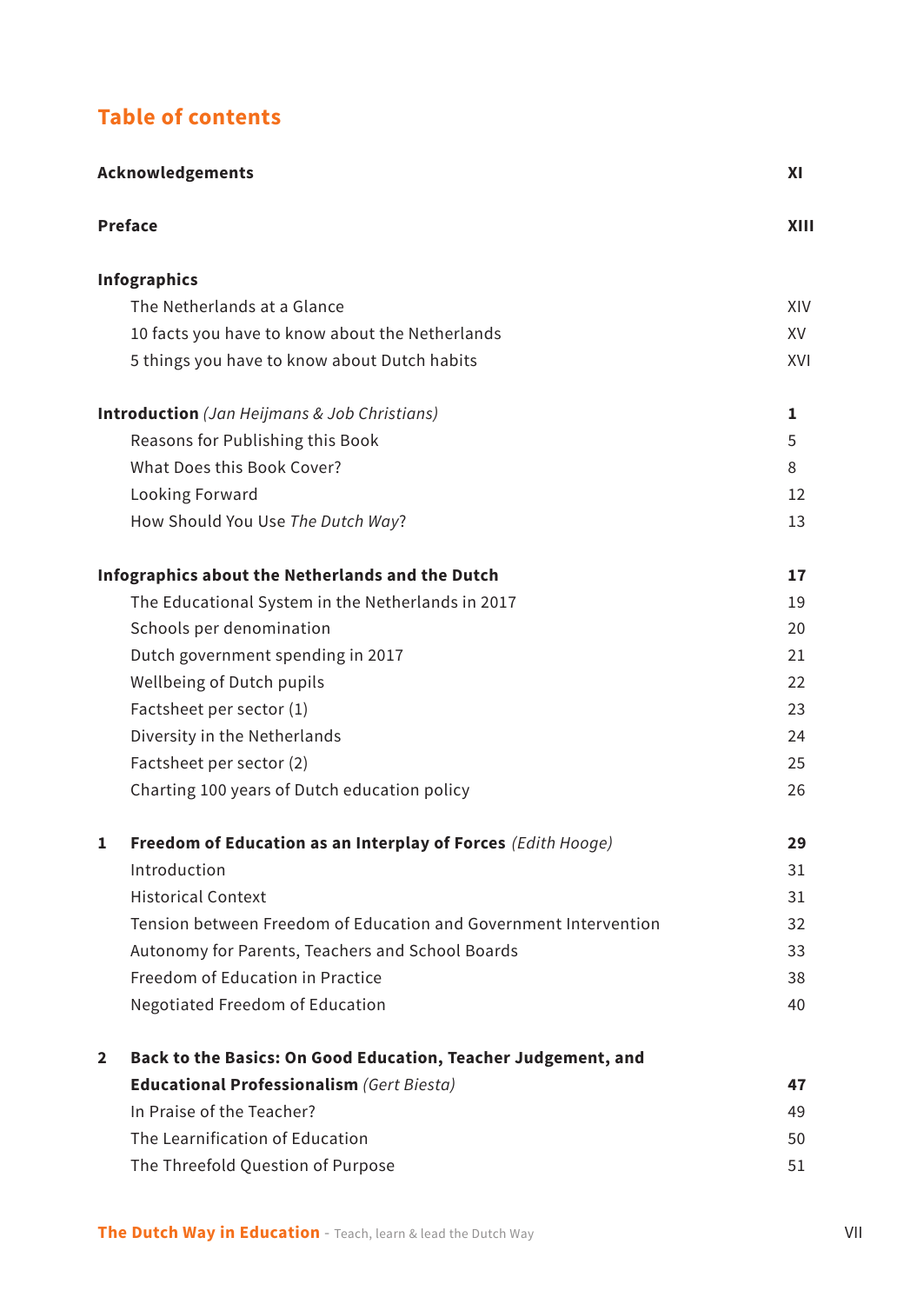|   | The Central Role of Judgement                                             | 53  |
|---|---------------------------------------------------------------------------|-----|
|   | Pragmatism, Normativity and the Question of Good Education                | 55  |
|   | Judgement and the Democratization of the Professions                      | 56  |
|   | Post-Democratic Distortions: The Erosion of Professionality               | 57  |
|   | Reclaiming Teacher Professionalism                                        | 60  |
| 3 | A Place for Every Child: Inclusion as a Community School's                |     |
|   | Task (Jeannette Doornenbal)                                               | 69  |
|   | Introduction                                                              | 71  |
|   | One Message                                                               | 72  |
|   | One Key Question                                                          | 76  |
|   | Finally                                                                   | 82  |
| 4 | The Teaching Profession in the Netherlands: From Regulative Structures to |     |
|   | <b>Collaborative Cultures (Marco Snoek)</b>                               | 91  |
|   | Introduction                                                              | 93  |
|   | Educational Quality and Innovation as a Result of System Structures       | 93  |
|   | Educational Quality and Innovation as a Result of Professionalism of      |     |
|   | <b>Individual Teachers</b>                                                | 96  |
|   | Educational Quality as a Result of Collaborative Cultures                 | 99  |
|   | The Development of Teacher Leadership in the Netherlands                  | 103 |
|   | Educational Quality and Innovation as a Shared Responsibility             | 104 |
| 5 | Supervision and Accountability in the Dutch Education                     |     |
|   | System (Inge de Wolf, Jos Verkroost, Herman Franssen)                     | 111 |
|   | Introduction                                                              | 113 |
|   | The Inspectorate's Mode of Operation                                      | 113 |
|   | Features of Education Supervision                                         | 116 |
|   | Reflection on system and role of inspectorate                             | 120 |
|   | <b>Supervisory Dilemmas</b>                                               | 121 |
| 6 | <b>Excellence in Emancipation, a Century-Long Search for</b>              |     |
|   | <b>Balance</b> (Marc Vermeulen & Sietske Waslander)                       | 133 |
|   | Introduction                                                              | 135 |
|   | A Turning Point                                                           | 135 |
|   | <b>Education Matters</b>                                                  | 136 |
|   | <b>Expansion in Education</b>                                             | 138 |
|   | Social Inequality in Educational Attainment                               | 140 |
|   | The End of the Meritocracy?                                               | 142 |
|   | Synthesis, a Mixed Challenge for Education                                | 144 |
|   | The Way Forward                                                           | 147 |